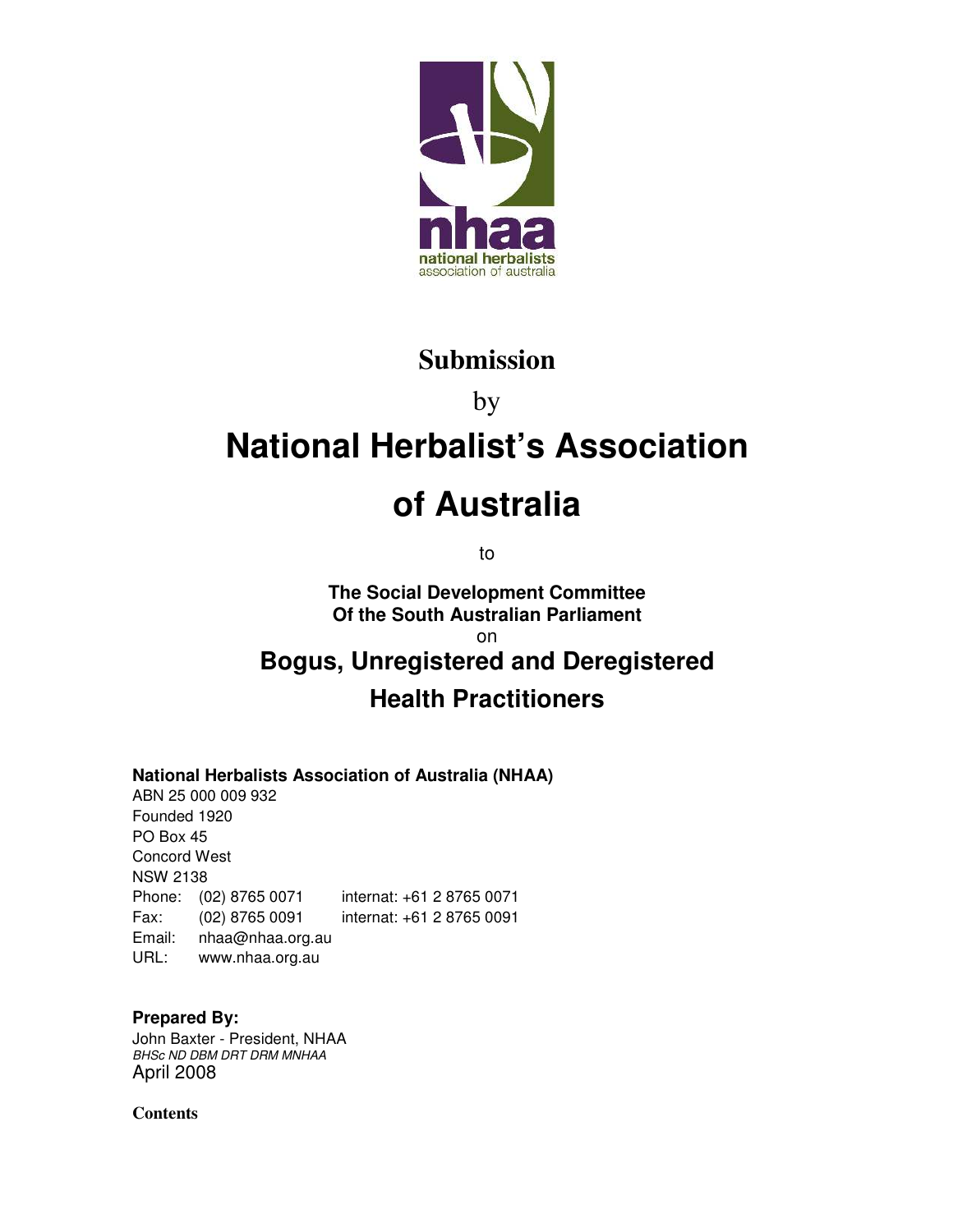

**Submission to The Social Development Committee of the South Australian Parliament Bogus, Unregistered and Deregistered Health Practitioners**

**By National Herbalist's Association of Australia**

| Introduction and Background to the National Herbalists Association of Australia 4 |
|-----------------------------------------------------------------------------------|
|                                                                                   |
|                                                                                   |
|                                                                                   |
|                                                                                   |
|                                                                                   |
|                                                                                   |
|                                                                                   |
|                                                                                   |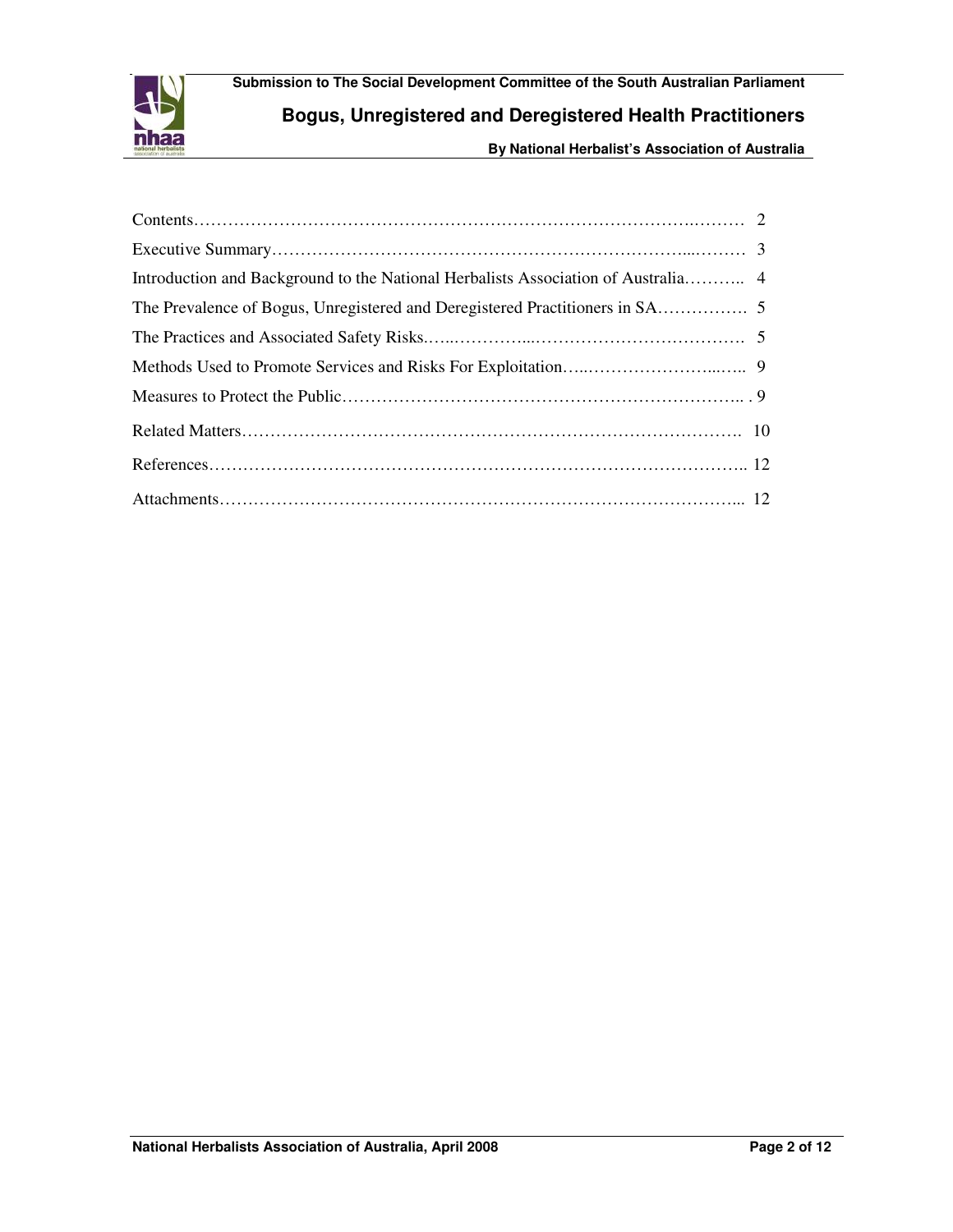

#### **Executive Summary**

- This document has been prepared by the National Herbalists Association of Australia (NHAA), which has represented the interests of professional Western Herbalists Medicine (WHM) practitioners and Naturopaths in Australia since 1920.
- The NHAA's members practice as unregistered health practitioners.
- The NHAA is unaware of any practice by bogus or unregistered practitioners in South Australia other than those exposed in the media.
- The NHAA recognises that unscrupulous, bogus practitioners bring all unregulated practitioners into disrepute and supports any measure that could prevent these persons from preying on the sick and vulnerable.
- The NHAA supports a National scheme of regulation for unregistered practitioners of herbal medicine and naturopathy as recommended by the La Trobe University report: *The Practice and Regulatory Requirements of Naturopathy and Western Herbal Medicine* authored by Prof. Vivian Lin et al.
- The NHAA considers a national regulatory scheme for these professions will prevent untrained and bogus practitioners (claiming to be Naturopaths or Western Herbal medicine practitioners) from entering practice.
- The NHAA believes this regulatory scheme needs to be set in place with the approval of State Health Ministers in consultation with professional associations and educational institution giving regard to both professional and educational issues.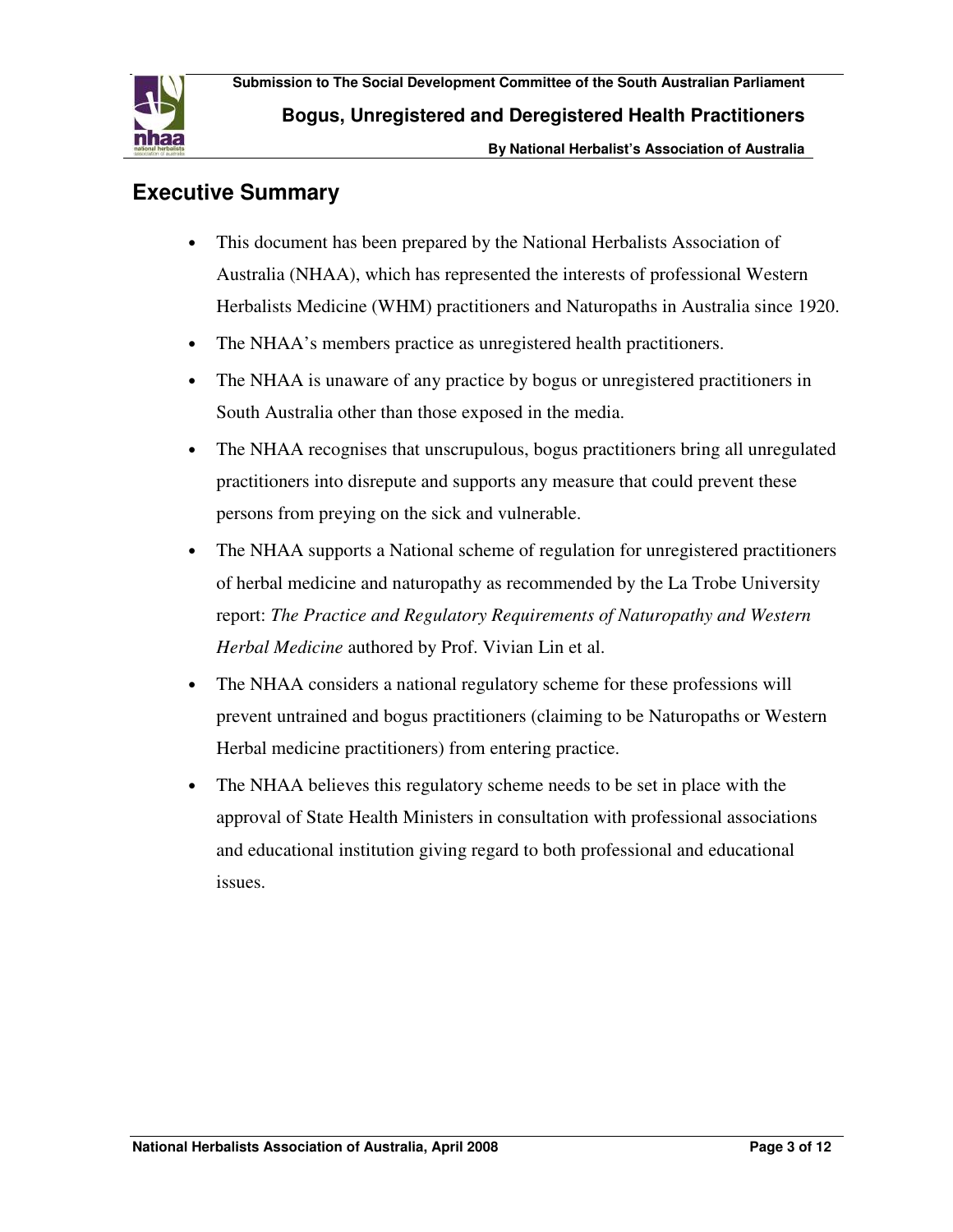

**Bogus, Unregistered and Deregistered Health Practitioners**

**By National Herbalist's Association of Australia**

#### **Introduction and Background to the National Herbalists Association of Australia**

The NHAA is the key professional Association representing appropriately qualified Western Herbalists and Naturopaths using herbal medicines as their primary treatment modality. It is the oldest professional association of complementary therapists, founded in 1920, with a current full membership of 836 (our total membership is 1460 including student and companion members). This represents approximately one third of practising Herbalists and Naturopaths in Australia. The NHAA is the only national professional association specifically concerned with the practice and education of Western Herbal Medicine (WHM).

The primary aims of the NHAA are to:

- Promote, protect and encourage the study, practice and knowledge of medical herbalism.
- Disseminate such knowledge by talks, seminars and publications.
- Encourage the highest ideals of professional and ethical standards.
- Promote herbal medicine within the community as a safe and effective treatment option.

The Full Membership of the Association elects the Board of Directors of the NHAA, with each member serving a 2-year voluntary (unpaid) term after which they may stand for reelection.

Full members of the NHAA have completed training in Western Herbal Medicine sufficient to meet the educational standards as determined by the Examiners of the Board in consultation with tertiary education institutions (standards inclusive of but exceeding the requirements of the NSW Health Training Package), and must adhere to a comprehensive Code of Ethics and Continuing Professional Education (CPE).

Since its inception, the NHAA and its members have been at the forefront of herbal medicine and have been influential in areas ranging from education and practice standards, to government regulation and industry standards. The NHAA has a strong commitment to achieving high educational standards in herbal medicine practice and supports regulation of the profession. Membership is mainly practitioners of Western Herbal Medicine including Naturopaths who choose to use herbal medicine as their major modality of practise.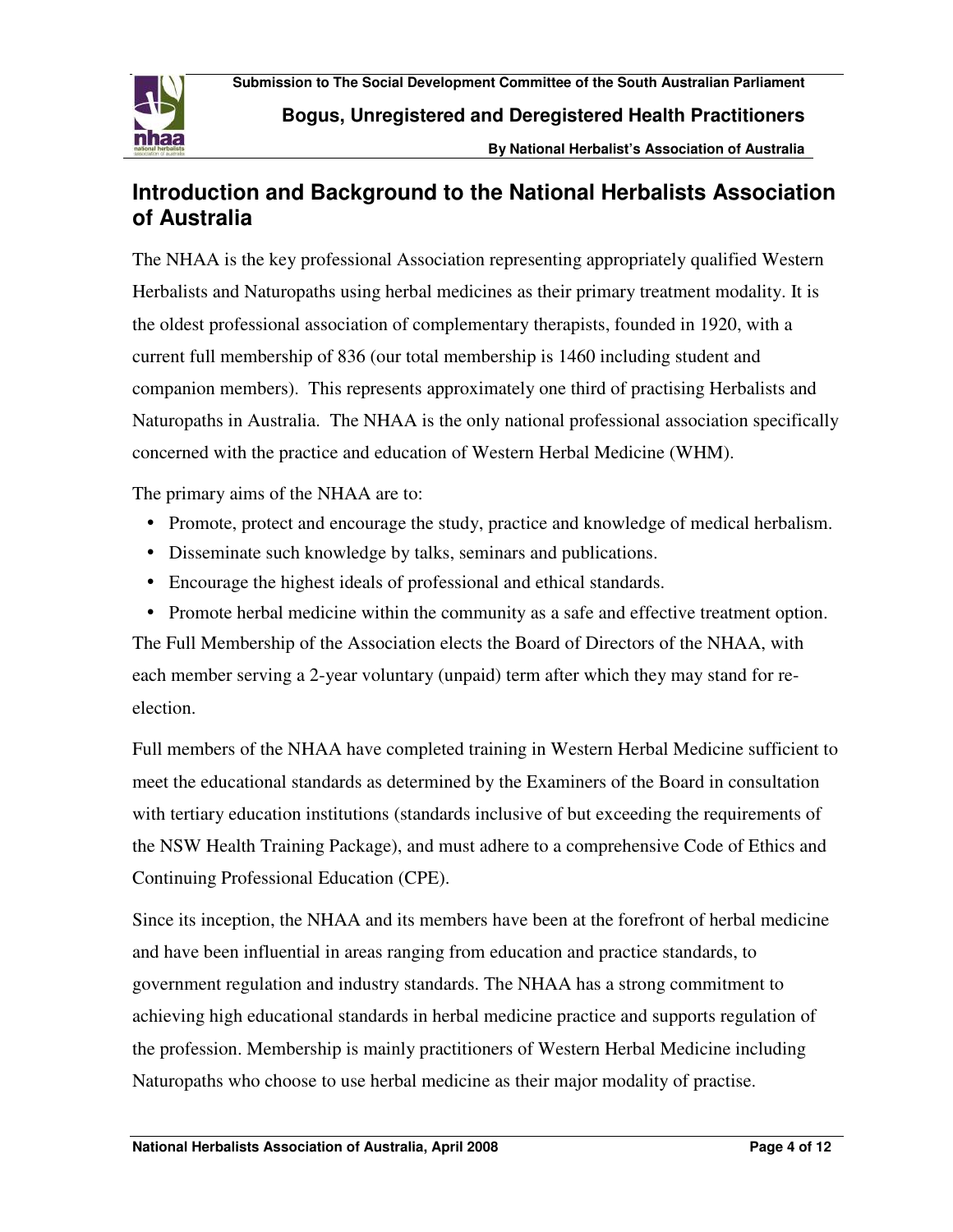

**By National Herbalist's Association of Australia**

#### **The Prevalence of Bogus, Unregistered and Deregistered Practitioners In South Australia**

The NHAA is unaware of any bogus practitioners in South Australia other than those reported through the media.

NHAA full member practitioners are, with few exceptions, unregistered health practitioners. The few registered practitioner members of the NHAA are doctors who have undergone formal training in western herbal medicine.

The unregistered full members of the NHAA are either practitioners of western herbal medicine or Naturopaths who have obtained a formal qualification in western herbal medicine that meets the educational criteria of the association. These practitioners are bound by both a code of ethics and code of practice and are subject to investigation should a complaint be received. If the complaint is upheld after investigation the offending practitioner may be subject to sanctions or other disciplinary action.

The NHAA holds that the public is entitled to be treated in a fair and safe manner by anyone offering health services.

#### **The Practices and Associated Safety Risks of Bogus Practitioners**

The practices of the bogus practitioner tend to fall into two areas.

- 1. The exploitation of people who are vulnerable because of illness or fear of illness, or
- 2. The exploitation of people for the bogus practitioner's own gratification.

In the first case, the bogus practitioner claims qualifications they do not possess with an aim of obtaining financial advantage by offering bogus treatments, often for life threatening illnesses.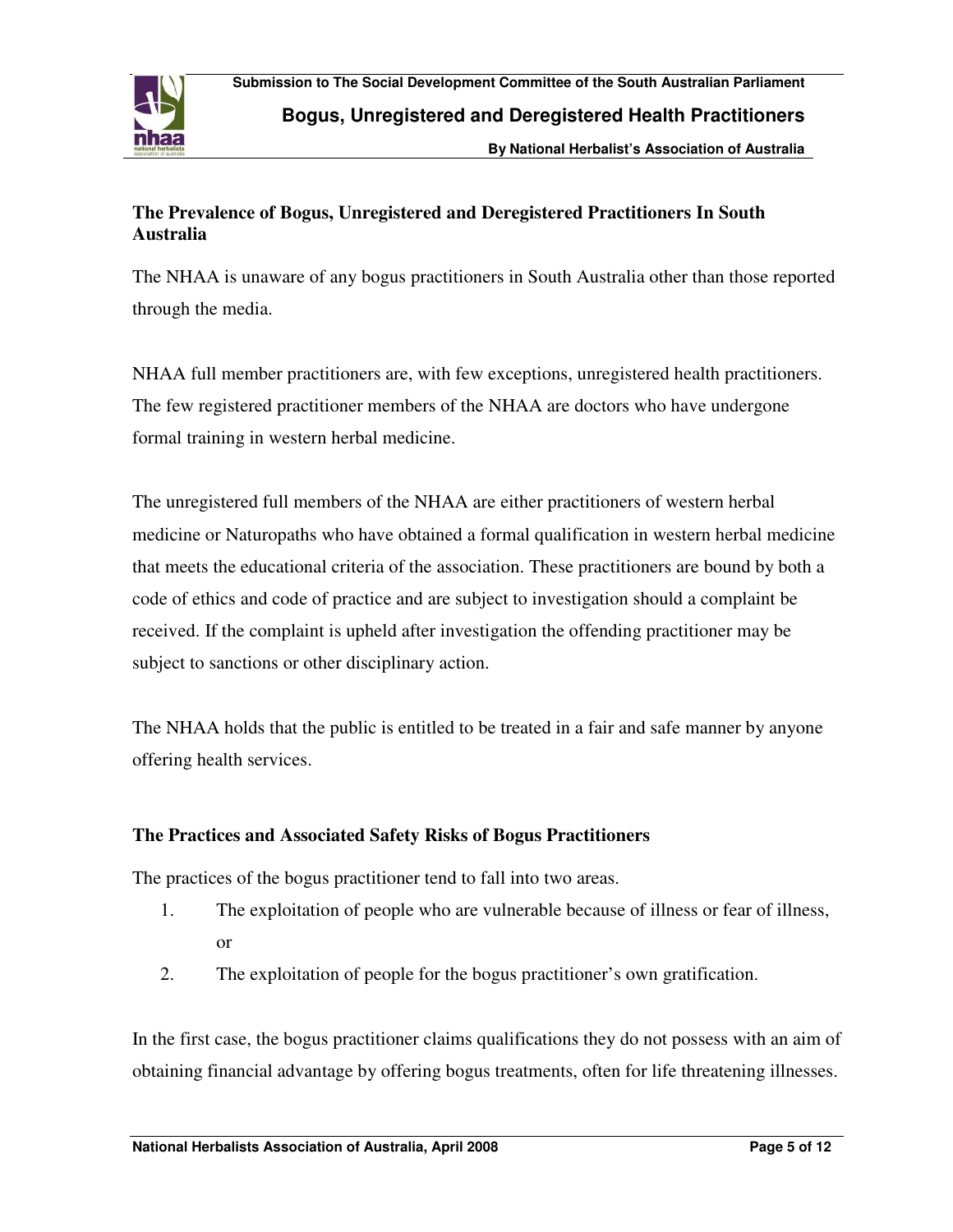

In this case, the practitioner uses questionable methods to 'diagnose' illness in clients often with a warning that conventional medical tests are not sensitive enough to detect the stated disease at such an early stage of development. Once diagnosed, the client is offered an expensive treatment regime touted as "the only possible solution to the problem". This approach relies on the fear. The client fears they will develop a life threatening disease if they do not undertake the treatment.

In the case of clients previously diagnosed with life threatening illnesses who have exhausted options within the orthodox health system, false hope is offered of a cure for the incurable.

In the case of bogus practitioners who are preying on people for their own (sexual) gratification, treatments used by this form of practitioner may often involve 'therapies' that rely heavily on sexual contact in one form or another. This may occur during forms of "bodywork" such as massage, manipulation or acupuncture. It may also be in the guise of examination.

In either case, the bogus practitioner may be unregistered and without qualification, or have an unrelated qualification to the area of practice. However, the bogus practitioner may also be a deregistered practitioner who has subsumed the title of an unregistered practitioner allowing them to continue to have contact with potential victims. This can occur after disciplinary action has been taken by their previous registration board leading to their deregistration.

Additionally, in either case the intended clients are vulnerable because of their state of mind or medical condition.

The risks inherent in either of these approaches include:

- financial
- emotional
- medical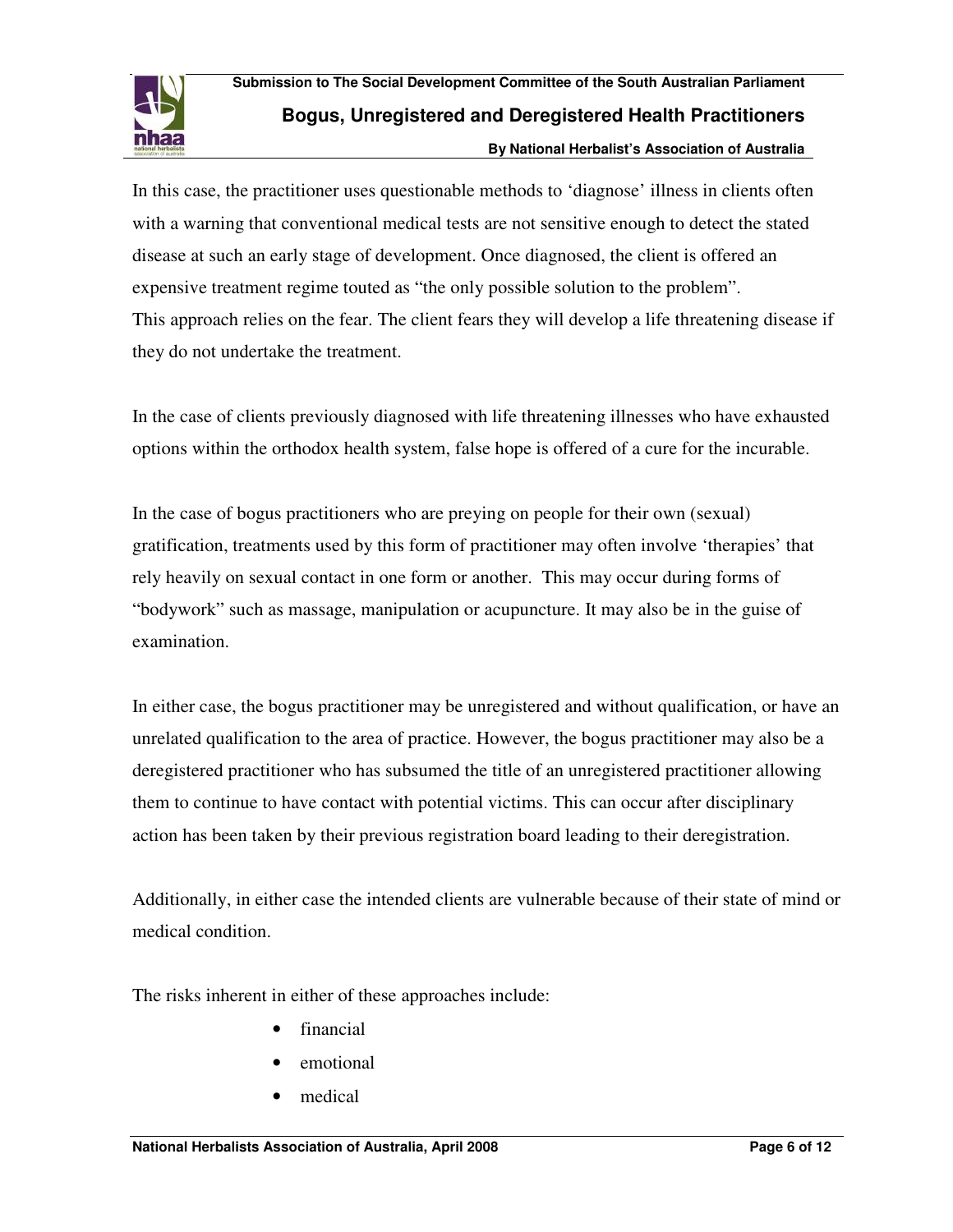

#### **Financial**

Often the treatments offered by bogus practitioners claim secret ingredients gathered at great expense from exotic locations and processed to get the maximum benefit from the ingredients. The price for these 'remedies' is exorbitant, often running into hundreds if not thousands of dollars for the course of the treatment. In fact, the 'magic panacea' may be little more than a placebo powder or a cheaper supplement repackaged to fit the description given by the bogus practitioner.

In some cases the people being 'treated' are already financially stressed because of medical expenses related to orthodox medical treatment but because of the hope/cure offered, these people incur further debt to undergo a treatment of questionable value. In the case of a person suffering with a life threatening illness, treatment cannot begin until full payment is received. In such a case the financial burden can be transferred to surviving family members should the client die.

#### **Emotional**

The emotional trauma of being diagnosed as having a potentially life threatening illness by a practitioner is obvious. This trauma extends from the diagnosed person into members of the client's family. Add to this the disappointment when the treatment fails to deliver the promised outcomes and an emotional roller coaster is the outcome.

With the clients already diagnosed with life threatening illness, the offer of false hope can lead to a similar emotional roller coaster ride for the patient and their family.

Victims of bogus practitioners who act as sexual predators often require extended treatment for the trauma they have suffered and in reality never recover but learn to live with the trauma of their experience.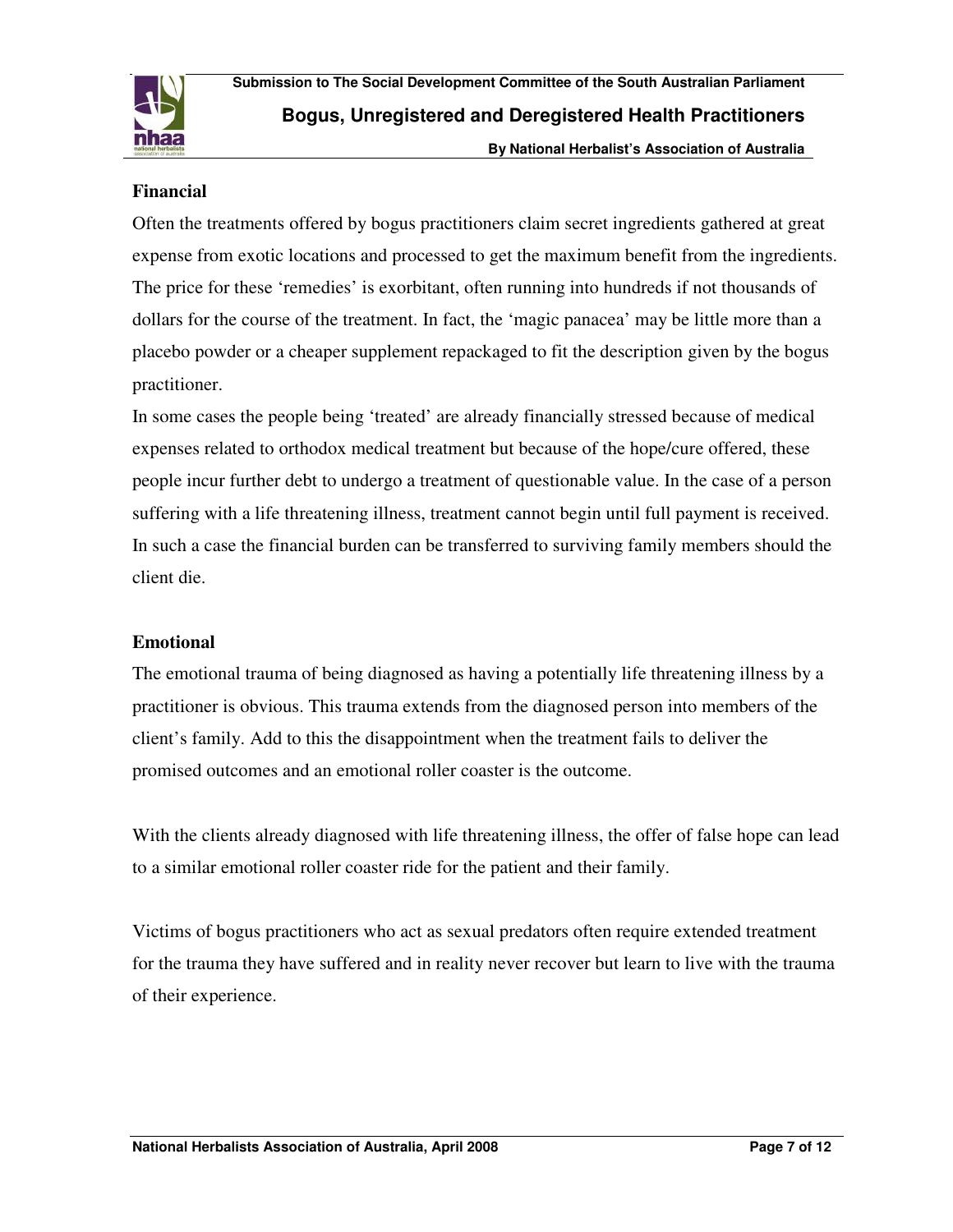

**Bogus, Unregistered and Deregistered Health Practitioners**

**By National Herbalist's Association of Australia**

#### **Medical**

Risks associated with the medical side of the practice of bogus practitioners fall into three major categories.

- 1. Misdiagnosis
- 2. Delayed treatment for serious illness
- 3. Medical treatment to restore health after treatment by bogus practitioner

#### **Misdiagnosis**

Because of the assessment tools used and lack of clinical training of bogus practitioners it is possible for a disease to be misdiagnosed and for improper or bogus treatments to be prescribed. This situation can lead, at best, to a delayed treatment and at worst to an exacerbation of a disorder before correct diagnosis and treatment is sought.

#### **Delayed treatment**

Treatment for a disease may be delayed by the client's belief in the bogus practitioner or the treatment regime they are undertaking. This delay may cause an exacerbation of the problem or make the problem harder or more expensive to treat. In the case of life threatening disease any delay in seeking proper diagnosis and treatment can be catastrophic.

#### **Medical treatment to restore health**

Where a bogus practitioner uses 'heroic' style treatments including prolonged fasts, purging or detoxification regimes a person's health may be injured. In this case there is a need for the person to undergo treatment to restore them to optimal health. This will involve time, resources and unnecessary discomfort for the person involved. In the case of sexual misconduct by a bogus practitioner, the victim may need restorative psychological treatment.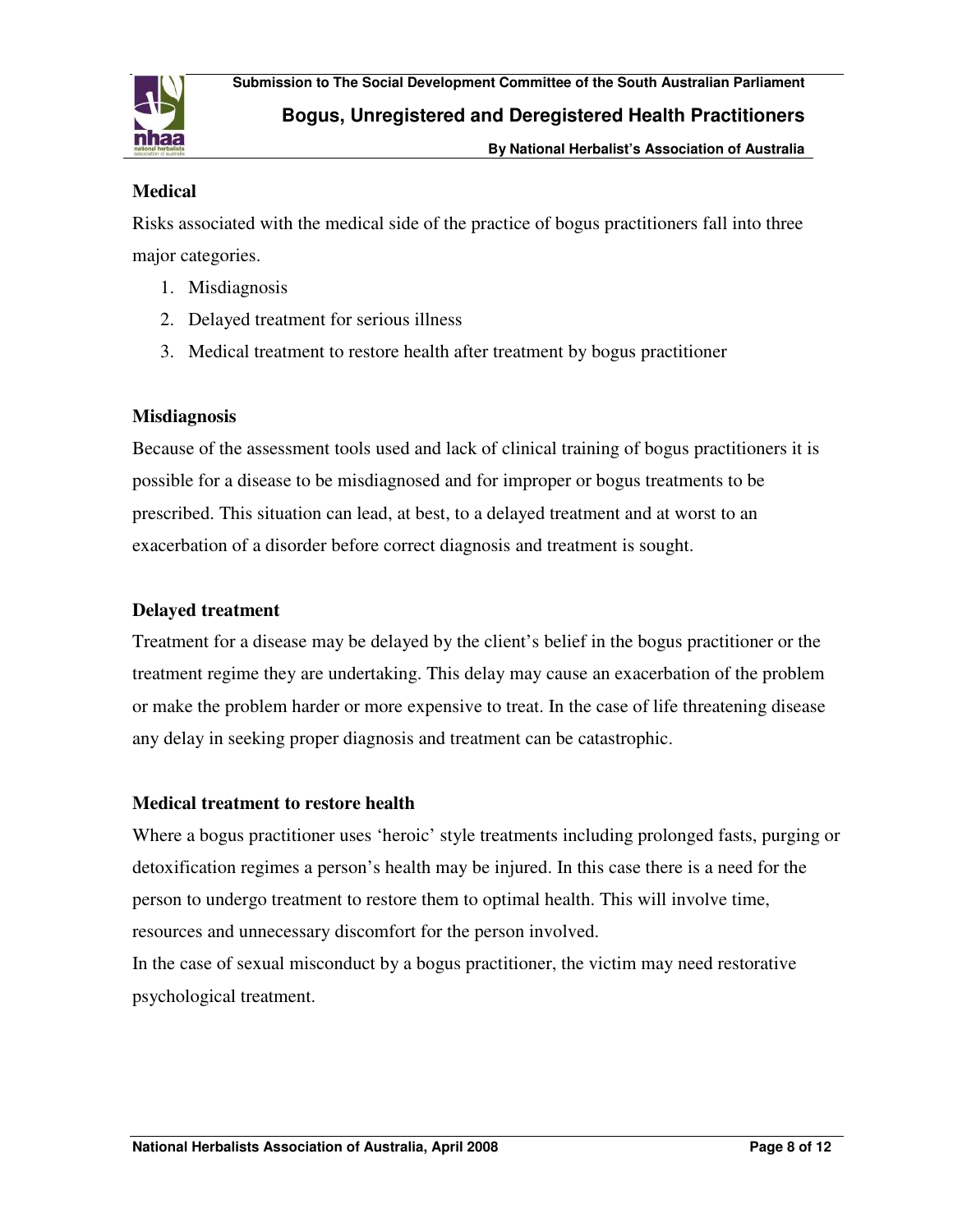

**By National Herbalist's Association of Australia**

#### **Methods Used To Promote Services and Risks for Exploitation**

The most common method for bogus practitioners to promote their services is by advertising in print media and in particular by advertising in community based newspapers. Leafleting is also common.

The advertisements used often promote a diagnostic tool of questionable value with a promise of identifying causes for symptoms not able to be diagnosed by orthodox medical tests. Along with the diagnosis is a promise of cure for the identified disorder.

#### **Measures Available to Protect the Public**

The NHAA believes the best protection for the public lies within a form of statutory regulation setting minimum education, practice standards, code of conduct and code of ethics for practitioners. This position is in alignment with the recommendations of the La Trobe University report *The Practice and Regulatory Requirements of Naturopathy and Western Herbal Medicine* authored by Vivian Lin et al.<sup>1</sup>

In the report, summary item 3.12 recommends, "...an independent regulatory body be established to determine uniform minimum professional and educational standards and to provide effective complaints handling mechanisms and sanctions related to misconduct."

This measure in conjunction with legislation preventing deregistered practitioners from subsuming unregulated practitioner titles offers the best possible protection for the public at large.

Under a system of registration, title (such as Naturopath, Western Herbal Medicine Practitioner, Medical Herbalist) is protected to those that are qualified to a Degree level as set out in the legislation.

Registered practitioners are also restricted from making false claims in their advertising.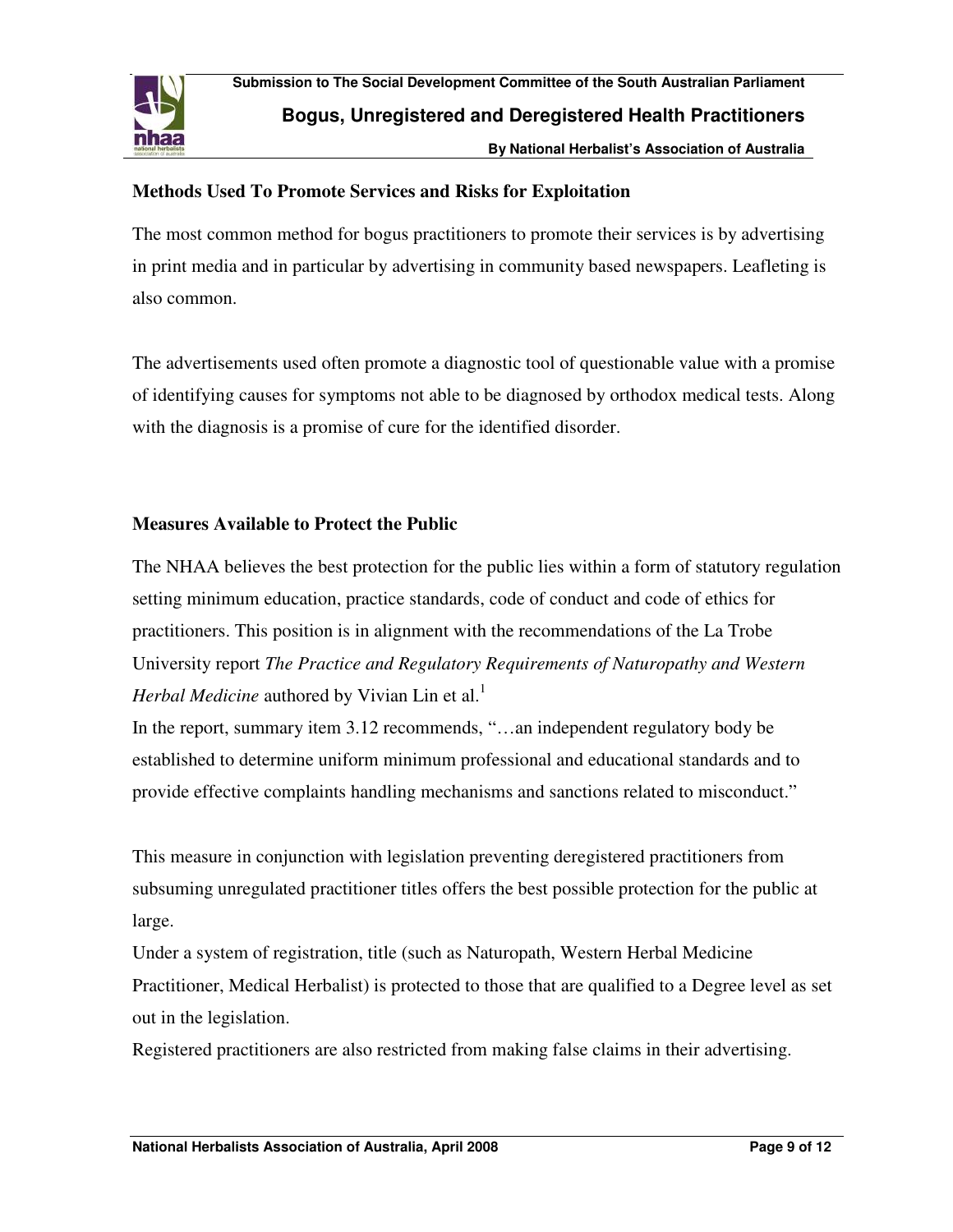

There will also be greater powers to disbar bogus practitioners acting under registered titles, to discipline registered practitioners who act unethically, and to prosecute practitioners, registered or otherwise, who act unlawfully.

An opportunity now exists for a national register to be established. Under the Commonwealth Heads of Government agreement a national register of health practitioners will come into being under the auspices of the Council of Health Ministers by July 2008. This will include all professions currently regulated in all states and territories. After that date the Council of Health Ministers' working party is to consider the national regulation of partly regulated and unregulated professions.

The NHAA strongly urges the SA Health Minister to put a priority on the regulation of Herbalists and Naturopaths as a means to truly effect public safety and confidence in these professions.

#### **Related Matters**

Recommendations to regulate the practice of herbal medicine and naturopathy have been made in many reports by government appointed committees.

These include the following.

•

- The Expert Committee On Complementary Medicines In The Health Care System: *Recommendations 28 & 29<sup>2</sup>*
- *The Government Response To The Expert Committee On Complementary Medicines In The Health Care System*<sup>3</sup>: response to recommendation 28 & 29 was to refer to these recommendations to the states for action through the Australian Health Minister's Conference as these recommendations fall within jurisdiction of the state health ministers*.*
- *The Practice and Regulatory Requirements of Naturopathy and Western Herbal Medicine<sup>4</sup>* section 3.1 Recommendations for regulatory requirements states "The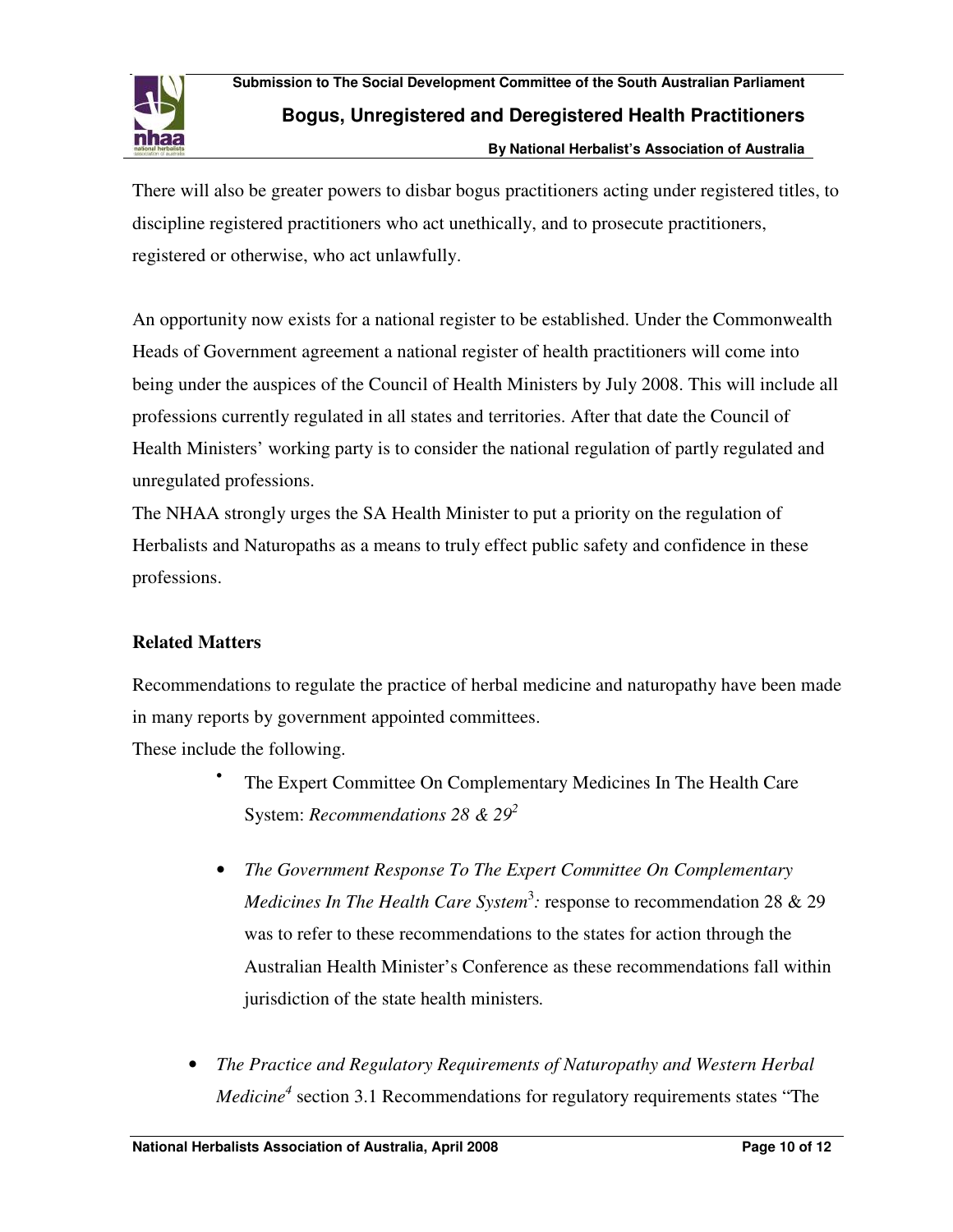

research group recommends that an independent regulatory body be established to determine uniform minimum professional and educational standards and to provide effective complaints handling mechanisms and sanctions relating to professional misconduct."

• *Community Affairs References Senate Committee: Report on the inquiry into services and treatment options for persons with cancer.(5)* supports the recommendations of the *The Expert Committee On Complementary Medicines In The Health Care System.*

Given the support for regulatory control of the professions by various governmental bodies it makes sense to move forward on this proposition through the auspices of the Australian Health Minister's Conference as part of the harmonisation of the health care work force proposed in the productivity commission's report<sup>6</sup>.